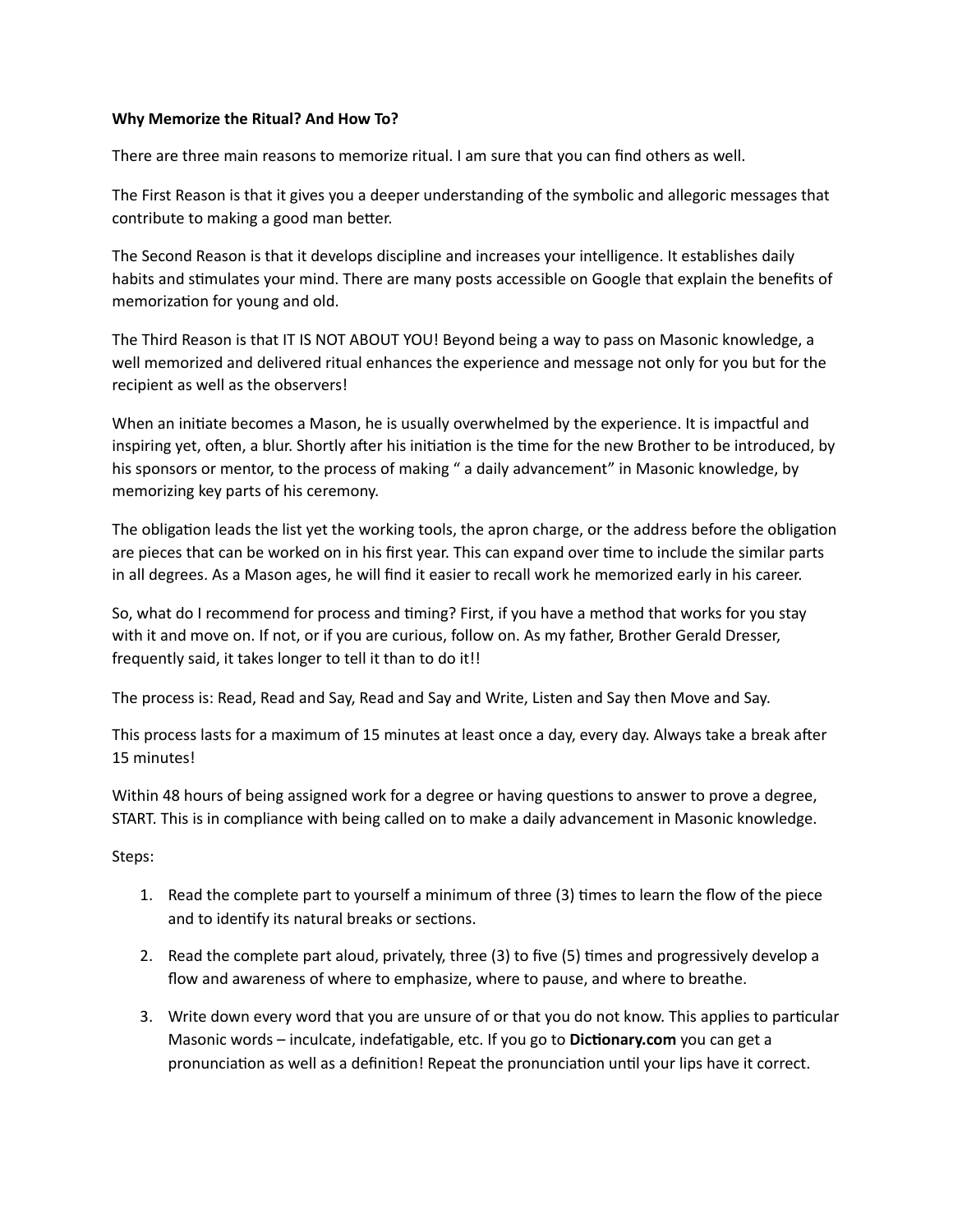- 4. Write down, in order, the first line of every natural break or section you have established in part 1 at least four (4) times. This starts to build the structure. After four or five times you may find that you are looking at the Work less and less.
- 5. Now write out the complete first section four or five times. Refer to the Work as needed. Again after the fourth or fifth time, the words should be sticking. After the fifth time, move on to the second section.
- 6. Repeat this process for each section.
- 7. Now, string the parts together. Write out, and say softly, the first and second parts a few times. Then, the second and third parts and so on.
- 8. Bring out your cell phone. Every cell phone has a recording programme! Take out your phone and read your part into it. Use the same emphasis, pauses, etc. that you want in your delivery. Now, listen and repeat (at least, move your lips)your piece every chance you get. Go for a walk. Go for a drive. This is better stuff than on the radio! Try putting it to a rhythm or beat! By now you should have it down well.
- 9. Stand in front of a mirror and deliver your work. Look into your own eyes to see how you look. This prepares you to look into the eyes of the candidate or your examiner. Work on facial expressions and gestures. Now, turn out the lights and stand and deliver.
- 10. Turn your largest room into the lodge room and move around as you will to deliver the work or go to your lodge and practice. This will allow you to work on spacing, timing and gestures you may have worked on in front of the mirror.

That is the process. Now here is the timing.

- 1. Start within 48 hours of getting the assignment.
- 2. Work at it for no more than 15 minutes at a time.
- 3. Do only steps 1 and 2 for the first three sessions.
- 4. Do step 3 until you have the pronunciation down pat. Check any large word.
- 5. Do step 4 for 15 minutes or until it is memorized, whichever is less.
- 6. Do step 5 in 15 minute sessions until all sections are memorized.
- 7. Do step 7.
- 8. Do step 8.
- 9. Do step 9.

I suggest that we can all find 15 minutes once a day. Maybe more than once a day